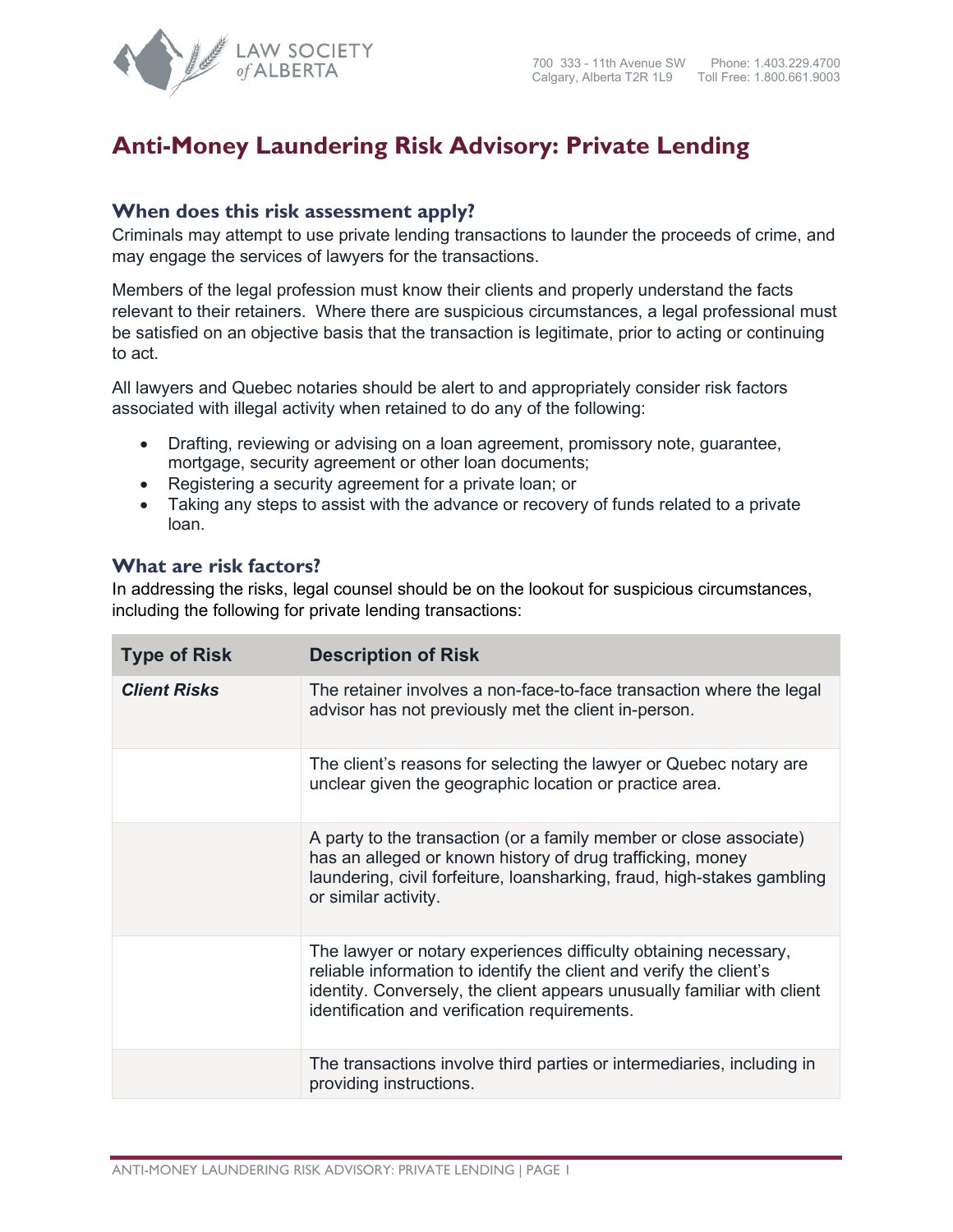

|                          | The client has been refused counsel or changed counsel recently or<br>several times without apparent good reason.                                                          |
|--------------------------|----------------------------------------------------------------------------------------------------------------------------------------------------------------------------|
|                          | The client offers to pay an unusually high fee for the services.                                                                                                           |
|                          | The client's instructions change unexpectedly and for no logical<br>reason.                                                                                                |
| <b>Transaction Risks</b> | There is no clear or plausible reason for the borrower not borrowing<br>from a commercial lender.                                                                          |
|                          | The loan seems inconsistent with the client's or the other party's<br>profile/circumstances (e.g. age, income, geographic location or<br>occupation).                      |
|                          | The lawyer or notary is not asked to provide any substantial legal<br>services in connection with the transaction.                                                         |
|                          | Funds are exchanged between the parties in cash but the parties are<br>unable to explain the source of funds/wealth.                                                       |
|                          | The borrower named in the loan documents is not the actual<br>recipient of the funds.                                                                                      |
|                          | There is no security registered for the loan, without explanation, or<br>the security is a subsequent mortgage or charge on a fully or near-<br>fully encumbered property. |
|                          | The actual or agreed-to repayment period is unusually short.                                                                                                               |
|                          | The legal professional is retained after the funds have already been<br>advanced or after the loan agreement or security agreements have<br>been signed.                   |
|                          | The loan documents are unusual or inconsistent with the client's<br>explanation of the transaction.                                                                        |
|                          | The interest rate exceeds the criminal rate or is substantially<br>above/below market rates.                                                                               |